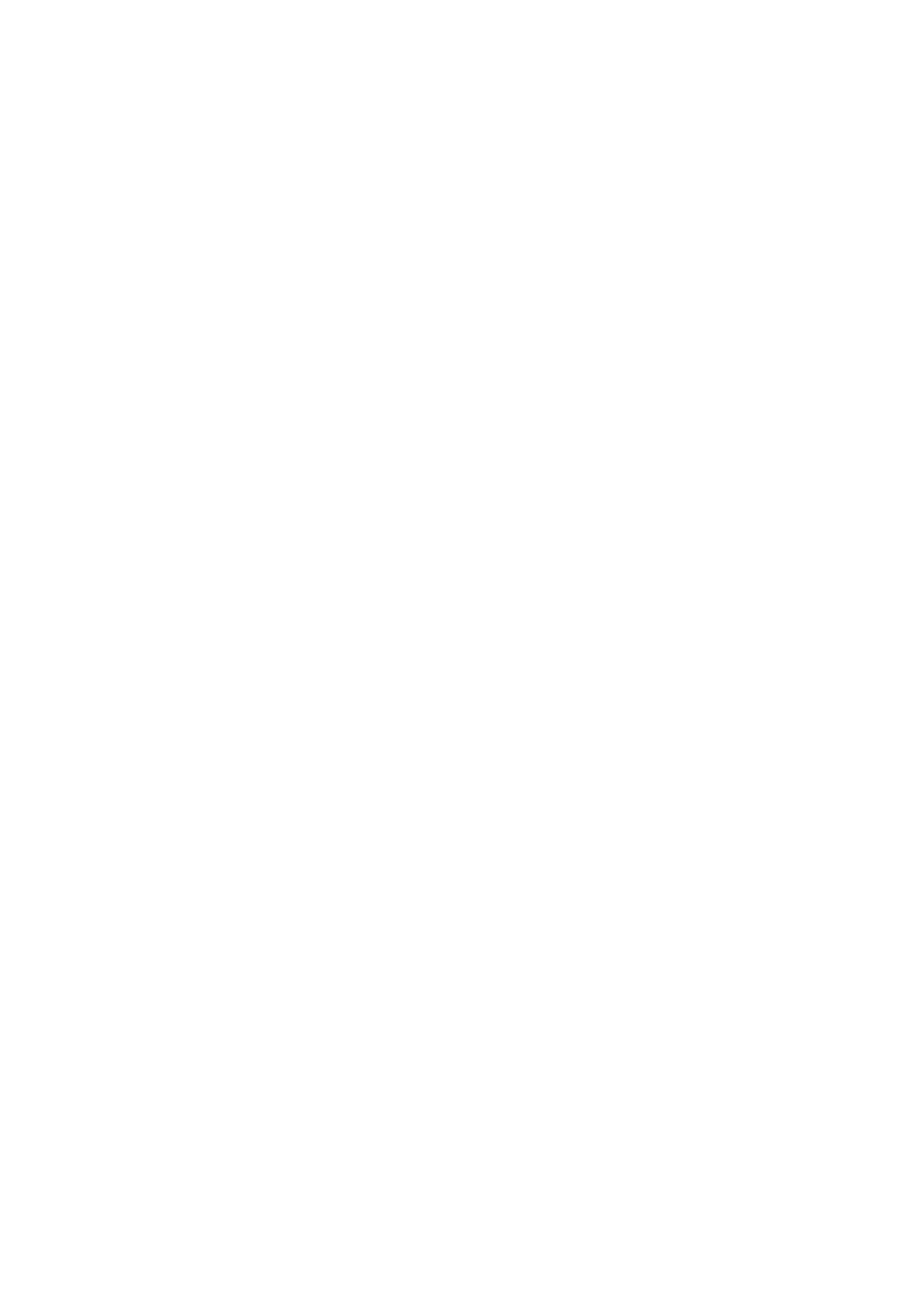## **Collection and provision of fishing effort data**

## **This document refers to Resolution No. 5 of MoP 5 on incidental take of small cetaceans and to AC14/Doc.18 (C) presented to the Advisory Committee, Evaluating the bycatch of small cetaceans in the ASCOBANS area.**

Under **Resolution No. 5: Incidental take of Small Cetaceans,** agreed at the last Meeting of Parties, Parties and Range States are urged to "*Collect and provide to the Advisory Committee information on the extent, type and distribution of static gillnet and tangle net effort in a format to be determined by the Advisory Committee".* 

The Advisory Committee proposes to the European Commission, in the interests of consistency and efficiency, that a joint request be put to ICES to evaluate fisheries effort and distribution in the static net sectors in the ASCOBANS area, with possible cooperation also with OSPAR and Helcom. This would help to meet ASCOBANS' objectives. However, in order to maintain its expertise on this important conservation matter, the Advisory Committee should seek transparent access to the data gathered and request regular reports of ICES' findings.

Detailed information on professional and recreational fishing effort is required in order to meet ASCOBANS' aims to identify, together with cetacean distribution data, potential bycatch problem areas and periods [and for competent authorities to be able to identify suitable bycatch mitigation measures].

It is suggested that the required data should be gathered and updated on an annual basis and in a standardised format.

- a. Data should be divided into appropriate categories with as much detailed information as possible of fishing vessels (number), by nation and year (e.g. professional (>15m), professional (<15m), recreational) and presented according to the ICES fishing divisions, sub-division and rectangle in which the fishing effort occurs.
- b. Data should include the maximum and minimum length of net fished at any one time by vessels (presented in consolidated format e.g. by number of vessels fishing with a maximum length of net within the range of 10km bands e.g. 0-10km, 10-20km, 20-30km total length etc) and also number of days hauling and soak times (km\*hr).
- c. For each specific fishery or metier, as much descriptive details as possible should be given of the fish target, types of nets used (e.g. mesh size, material, height of nets, hanging ratios, rigging details such as float and lead lines, use of pingers and/or other technical mitigation measures) and the configuration in which they are set (e.g. parallel tiers set at a certain distance and length).
- d. Data should be presented to show the monthly variation in gill and tangle net effort by maximum net length deployed (km) and soak time (km\*hr) in each ICES fishing division, sub-division and rectangle.